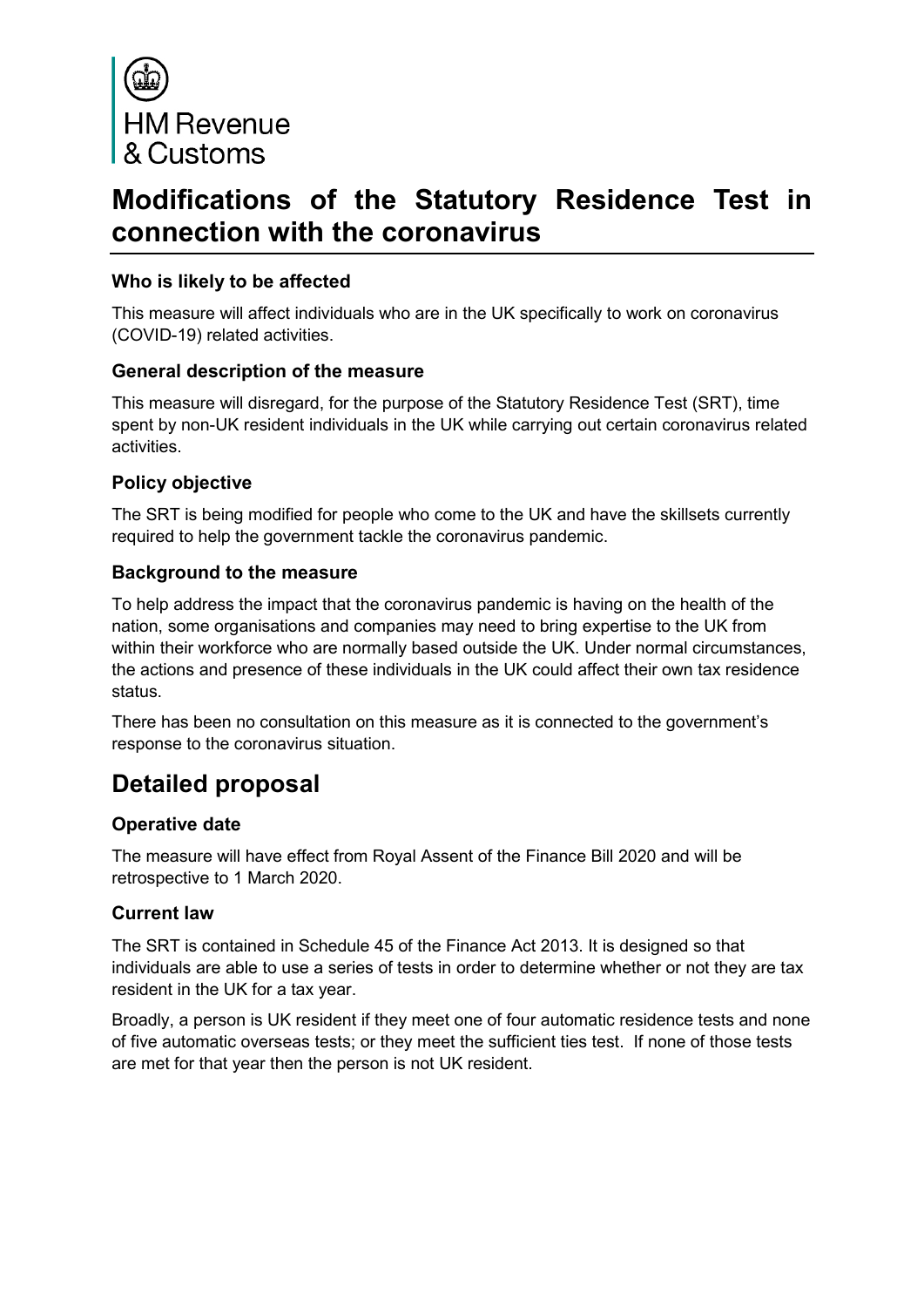# **Proposed revisions**

Schedule 45 to Finance Act 2013 will be modified to disregard any days and ties while individuals are in the UK specifically to work in a specified sector or profession and working directly on coronavirus related activities. The disregard will apply to qualifying days in the period from 1 March 2020 to 1 June 2020.

## **Summary of impacts**

#### **Exchequer impact (£m)**

| 2020 to 2021 | 2021 to 2022 2022 to 2023 2023 to 2024 2024 to 2025 |  | 2025 to 2026 |
|--------------|-----------------------------------------------------|--|--------------|
| negligible   |                                                     |  |              |

This measure is expected to have a negligible impact on the Exchequer.

#### **Economic impact**

This measure is not expected to have any significant economic impacts.

#### **Impact on individuals, households and families**

This measure is expected to have a positive impact on non-UK resident individuals, who are in the UK specifically to work on coronavirus related activities. As a result of the measure, those individuals will be taxable in the UK only on their UK source income and not on their worldwide income, as may otherwise be the case.

There is expected to be a positive impact on customer experience. The measure provides certainty to non-UK resident individuals that they will not become UK resident if over a limited three month period they come to the UK to work on coronavirus-related activity.

There is expected to be no impact on family formation, stability or breakdown.

# **Equalities impacts**

It is not anticipated that there will be impacts on those in groups sharing protected characteristics.

#### **Impact on business including civil society organisations**

This measure is expected to have a positive impact on qualifying sectors and professions engaged in coronavirus activities, by making it easier for non-UK resident individuals to work for them in the UK. There is therefore expected to be a positive impact on customer experience. There is expected to be no impact on administrative burdens on businesses. There is expected to be no impact on civil society organisations.

# **Operational impact (£m) (HMRC or other)**

HMRC will incur costs developing and updating IT, and in ensuring compliance. These costs are still being established and will be finalised in due course.

#### **Other impacts**

Other impacts have been considered but none has been identified.